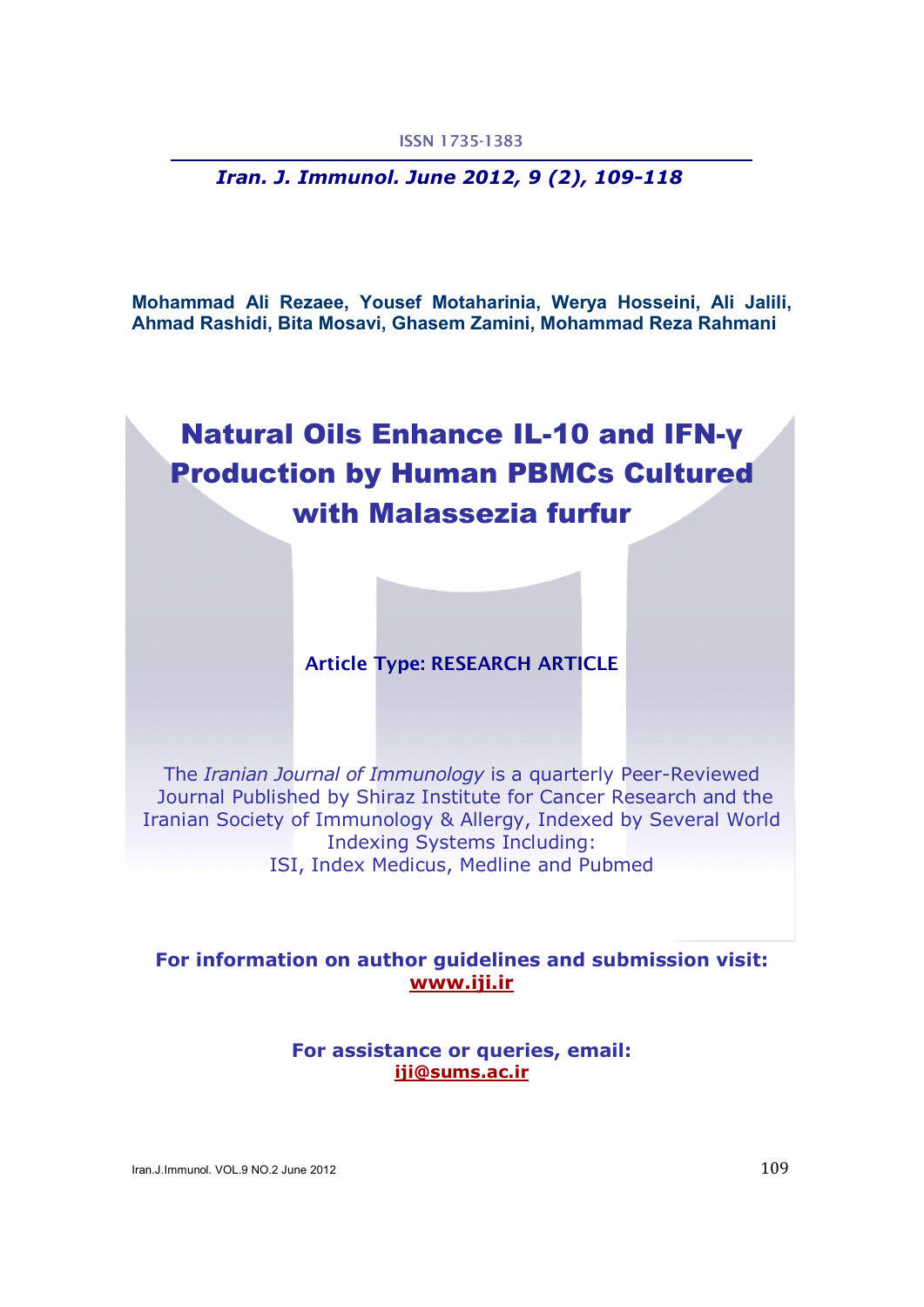# Natural Oils Enhance IL-10 and IFN-γ Production by Human PBMCs Cultured with Malassezia furfur

Mohammad Ali Rezaee<sup>1</sup>, Yousef Motaharinia<sup>1</sup>, Werya Hosseini<sup>1</sup>, Ali Jalili<sup>1</sup>, Ahmad Rashidi<sup>1</sup>, Bita Mosavi<sup>2</sup>, Ghasem Zamini<sup>2</sup>, Mohammad Reza Rahmani<sup>1\*</sup>

<sup>1</sup>Department of Immunology, <sup>2</sup>Department of Mycology and Parasitology, Faculty of Medicine, Kurdistan University of Medical Sciences, Sanandaj, Iran

# ABSTRACT

Background: *Malassezia furfur* is alipophilic yeast that causes skin disease. Objective: To evaluate the level of IL-10, IFN-γ and IL-12P70 in co-incubation of *M. furfur* grown on different forms of natural oils with PBMCs of healthy individuals. Methods: PBMCs were obtained from blood samples of normal volunteers. *M. furfur* was cultured in different culture media containing almond oil, fish oil, walnut oil, full-fat milk, and a fat-free medium; and the yeasts grown were harvested and used for co-incubation with PBMCs in vitro. The IFN-γ, IL-10, and IL-12P70 levels were measured at different time intervals using ELISA methods. Results: Generally, IFN-γ and IL-10 levels in the coincubation of yeasts with walnut oil group (WOG) and fish oil group (FOG) were higher than those in the almond oil group (AOG) and full-fat milk group (FFMG). Although the IL-12P70 was higher in groups such as AOG, FOG, and WOG; the increase was not statistically significant. Conclusion: The results demonstrated that the type of fat used by *M. furfur* in the culture media can influence the immune response and increases IFN-γ and IL-10 levels in an early time point of the culture system.

## Keywords: IL-10, IFN-, IL-12, *Malassezia furfur*, Natural Oil, PBMC

# INTRODUCTION

*Malassezia furfur* (*M. furfur*) is a lipophilic fungus, which is present as a component of normal flora on human skin. The microorganism is mostly found on the skin of the skull, is responsible for development of several dermatological and systemic diseases

<sup>----------------------------------------------------------------------------------------------------------</sup>  \*Corresponding author. Dr. Mohammad Reza Rahmani, Department of Immunology, Faculty of Medicine, Kurdistan University of Medical Sciences, Sanandaj, Iran, Tel: (+) 98 871 6131412, e-mail: rahmany191@gmail.com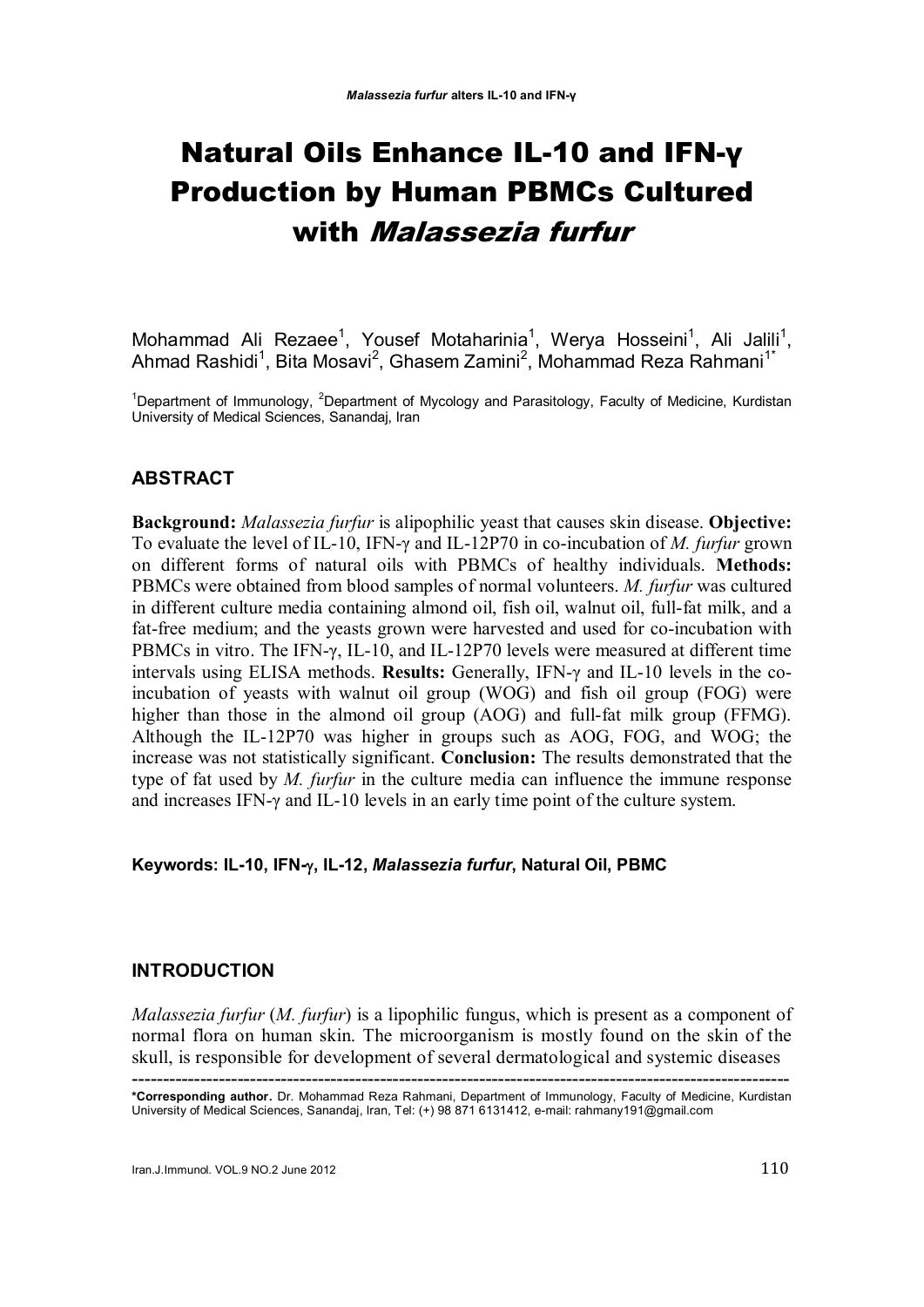including pityriasis versicolor, seborrheic dermatitis, dandruff, folliculitis, and psoriasis (2,3). In some cases, the microorganism causes systemic infections such as septic arthritis, fungemia, meningitis, peritonitis, and pneumonia (4,5). From the cytological viewpoint, compared with other yeasts, *M. furfur* has a thick wall, approximately 0.12 µm, comprising 26-37% of the whole cell volume, and it is estimated that 15-20% of the cellular wall is made up of lipids. With regard to the metabolism, the organism can directly use lipid sources, and does not require vitamins and trace elements (6,7,8). The dependence of the growth of these species on lipids has been described. The lipid source used by the yeast during its growth is not consumed as an energy source; rather it is employed in the construction of a cell wall undergoing the least metabolism and modification (9). It has been demonstrated that in co-incubation of *M. furfur* with fibroblasts of natural human skin, the yeast attaches the fibroblasts within 4 hours and after 24 hours; the yeast enters the cytoplasm of the cells, finally leading to the destruction of these cells (10). Several studies have evaluated the effect of *Malassezia* strains on the host immune response. The results obtained indicate that the yeast has a modulating effect on the immune system response. For instance, when the yeast encounters leukocytes from normal volunteers in vitro, it causes a decrease in production and secretion of pro-inflammatory cytokines such as IL-1, IL-6, and TNF- $\alpha$ (11,12,13). Lipids of *Malassezia* cell wall have anti-phagocytic effect; such that, the fungi in which the cell wall lipids are removed by solvents, undergo phagocytosis by neutrophils and macrophages more rapidly (14). It has been demonstrated that TLR-2 is an important receptor in the identification of peptidoglycans and some lipids of the cell wall of microbes and LPS of gram-negative bacteria. The studies indicate that TLR-2 is involved in diseases caused by these organisms, and plays an important role in skin and keratinocyte defense and the promotion of the innate immunity response against *Malassezia* (15).

As was mentioned, *M. furfur* is a lipophilic yeast, and the lipids present in its cell wall are one of the main factors effective on the host immune response. Considering these, the aim of this study is to evaluate the levels of IFN-γ, IL-10, and IL-12P70 in coincubation of *M. furfur* grown with PBMCs of healthy individuals on different forms of natural oils.

# MATERIALS AND METHODS

*M. furfur* Culture. In this study, we used the clinical strain of *M. furfur* isolated from patients with seborrheic dermatitis. The *M. furfur* strain was identified according to macroscopic and microscopic properties and also by biochemical tests. The yeast was cultured on Leeming and Notman agar culture medium (LNA) containing 10.0 g of peptone, 5.0 g of glucose, 0.1 g of yeast extract, 8.0 g of ox bile, 1.0 mg of glycerol, 0.5 g of glycerol stearate (all obtained from Merck,Germany), 0.5 mg of tween 60, 10 ml of cow's milk, and 12.0 g of agar per liter (16,17).

Natural Oils. After preparation of the culture medium, different groups were prepared by adding specific amounts of sterile oils from walnut (Barij Essence Pharmaceutical Co, Iran), fish oil (omega-3 fatty acids, eicosapentaenoic acid and docosahexaenoic acid, Swiss Herbal Remedies Ltd, Swiss), sweet Almond (Barij Essence Pharmaceutical Co, Iran), and full-fat milk (Pak dairy Co, Sanandaj, Iran) and were considered as walnut oil group (WOG), fish oil group (FOG), almond oil group (AOG), and full-fat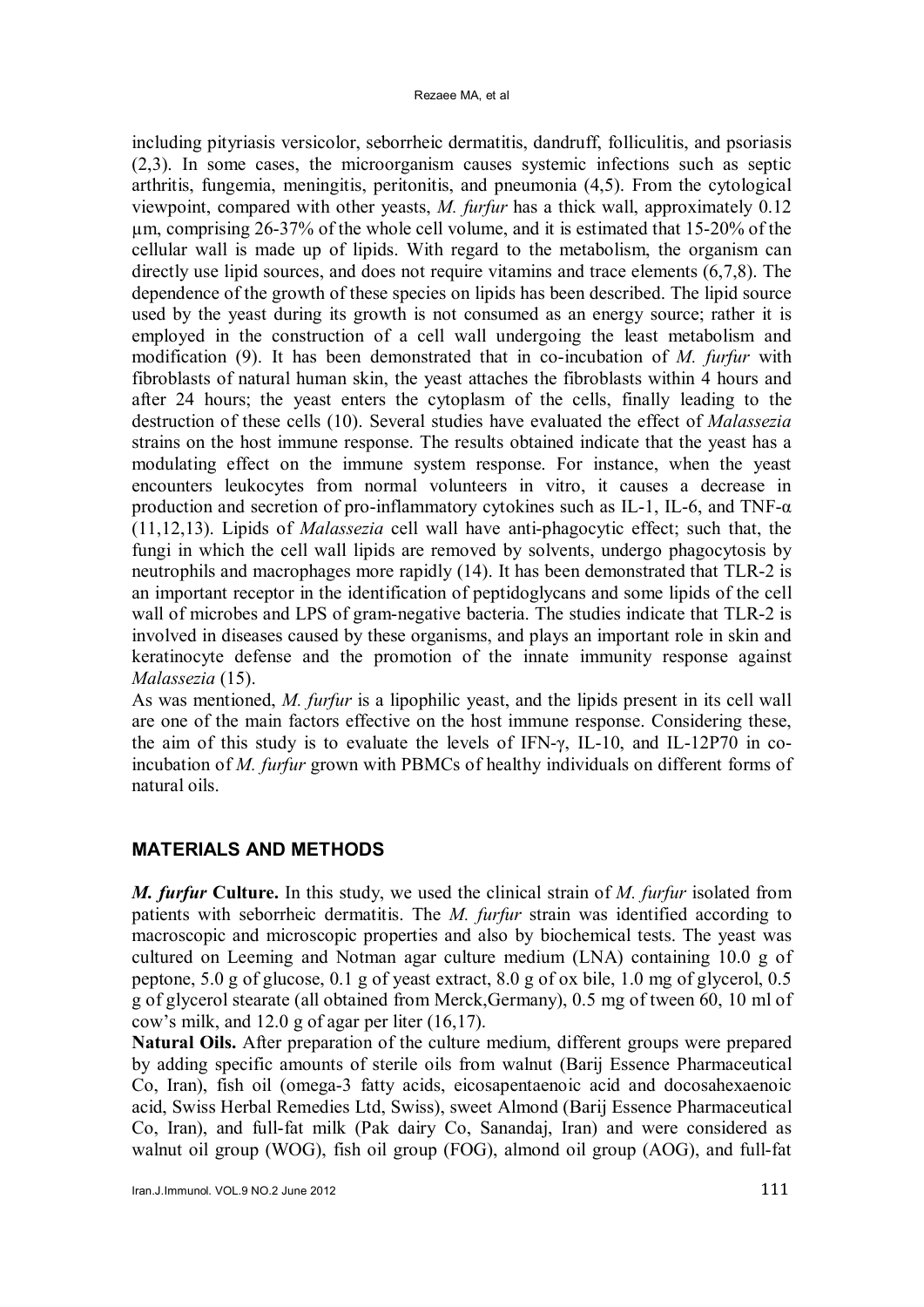milk group (FFMG), respectively. Moreover, a culture medium was used without added fat and was considered as a fat-free group (FFG). In the next step, a suspension containing  $2\times10^7$  *M. furfur cells* grown on sterile phosphate buffered saline (PBS) was prepared of which 100 µl was added to each plate. These media were incubated for four days at 28<sup>º</sup> C under humid conditions. At the end of the incubation period, sub-cultures were prepared in new media from single colonies grown. This process was repeated three times, and finally, the grown yeasts were used for the co-incubation assays (18).

Blood sampling and isolation of PBMCs. Blood samples were obtained from four healthy volunteers, who had a negative history of pityriasis versicolor, seborrheic dermatitis, dandruff, folliculitis, and psoriasis. Then peripheral blood mononuclear cells (PBMCs) were isolated using Ficoll (Sigma, USA). Percent survival of the cells was determined using trypan blue staining. The mean acceptable rate of living cells was 95%. The number of PBMCs was counted using a hemocytometer. A suspension of  $1\times10^6$  cell/ml of RPMI-1640 medium containing 60 µg/ml penicillin, 100 µg/ml streptomycin, 20  $\mu$ M HEPES solution, and 5% heated FCS (Sigma, USA) was then prepared (13,14).

Co-incubation of PBMCs with *M. furfur*. Different suspensions were prepared from *M. furfur* grown on AOG, FOG, WOG, FFMG, and FFG media in RPMI-1640 medium and 100  $\mu$ l of each suspension containing  $2 \times 10^7$  CFU/ml was added to three wells of a 96-well plate (SPL, Korea). Then, 100  $\mu$ I of PBMCs with a concentration of  $1 \times 10^6$  cells /ml were added to each well. For the negative control group (NCG), we used only the PBMCs and the culture medium, and for the positive control group (PCG), we used 20 ng/well of LPS (Sigma, USA) and the PBMCs in each well. For the measurement of IFN-γ, 2.5 µg/ml phytohaemagglutinin (PHA) (Gibco, Denmark) was also used in the positive control. The plates were incubated at  $37^{\circ}$ C and  $5\%$  CO<sub>2</sub>. Then after 12, 24, 48, 72, and 96 hours of incubation, the supernatants from the wells were collected and stored at -70<sup>º</sup> C until used for the measurement of cytokine levels. The MTT (3-(4, 5- Dimethylthiazol-2-yl)-2,5-diphenyltetrazolium bromide method was employed for the evaluation of survival and the proliferation of the cells (13,14).

Cytokine Measurements Using ELISA Methods. After preparation, 100 µl antibody coating was added to each flat-bottomed well of the 96-well microplate. Then, the plate was incubated at  $37^{\circ}$ C for 2 hours (19,20). For blocking, the liquid in the wells were removed and wells were washed using phosphate buffer for six times and 200 µl of 1% BSA was added to the wells and the plate was incubated at 37°C for another 2 hours (19,20). The liquid in the wells was then removed and 100  $\mu$ l of the standard concentrations of each cytokine (U-cyTech, Netherlands) along with the samples of culture supernatant were added to each well, and then the plate was incubated at 37<sup>º</sup> C for 2 hours. All wells were washed for five times (PBS-T) and then, 100 µl of the biotin-conjugated secondary antibody (U-cyTech, Netherlands) was added to each well and the wells were incubated at  $37^{\circ}$ C for one hour. After incubation, the wells were washed and 100 µl of HRP-streptavidin (U-cyTech, Netherlands) was added to the wells and the wells were again incubated at  $37^{\circ}$ C for one hour. After washing the wells, 100 µl of Tetramethylbenzidine (TMB) (U-cyTech, Netherlands) was added to all of the wells and incubation in darkness was performed until obtaining desirable color. Finally, the enzymatic reaction was stopped by adding  $1M H<sub>2</sub>SO<sub>4</sub>$ , and the absorbance was read using ELISA reader at 450 nm. Using the standard curves, the amount of cytokines was measured in pg/ml (19,20).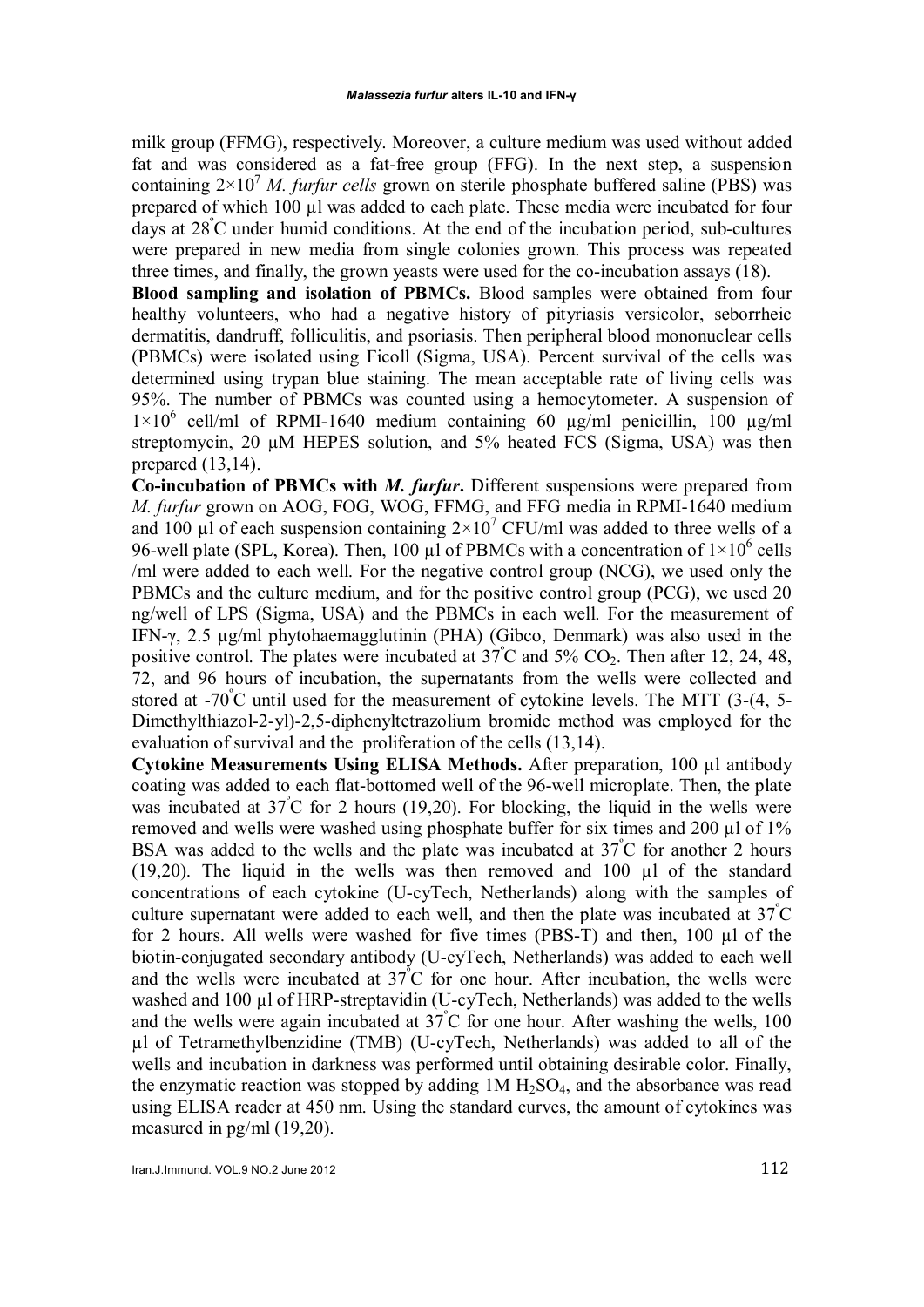Statistical Analysis. The data were analyzed by SPSS software, version 14, using the non-parametric Mann-Whitney test. p values less than or equal to 0.05 were considered statistically significant.

# RESULTS

*M. furfur* Culture in Various Natural Oils. Culturing of the yeast on LNA showed that the organism grew well on different natural oil containing media including WOG, AOG, FOG, and FFMG, and no growth inhibition was observed in such media. The yeast had a very poor growth on the fat free medium and the colonies were hardly observable (Figure 1). The time of colony appearance and the size of the colonies demonstrate the effectiveness of various oils on the growth of this yeast.



The Levels of IFN-γ, IL-10, and IL-12P70. The levels of IFN-γ after co-incubation of *M. furfur* with PBMCs of healthy individuals for different periods demonstrated that the increase in the secretion of these cytokines was different in various incubation times. For instance, the increase in the secretion of IFN-γ initiated 12 hours after co-incubation and continued till 96 hours. The highest level of IFN-γ was present in WOG followed by FOG (Figure 2).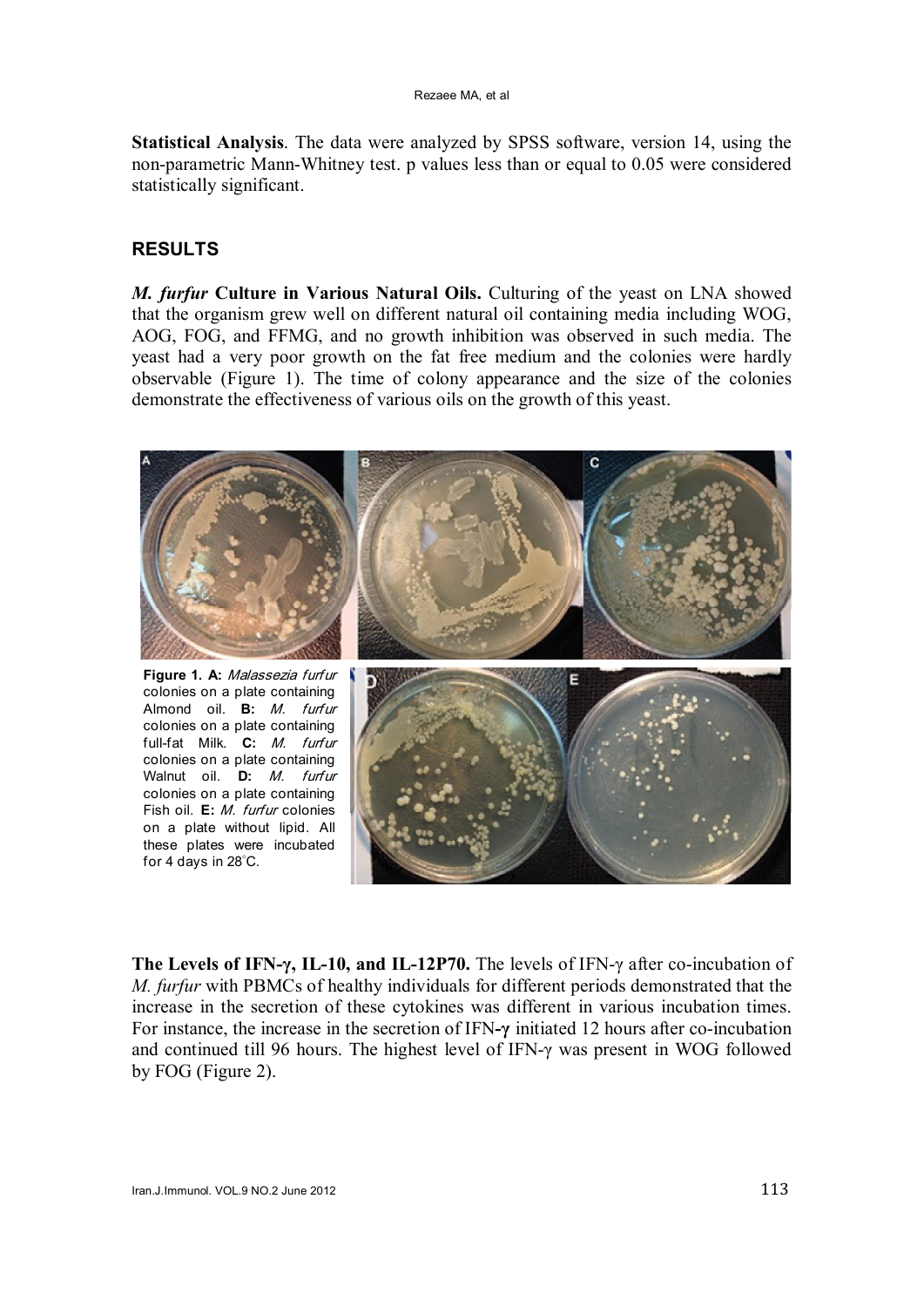

Figure 2. IFN-γ levels in the supernatant of co-incubation of *M. furfur* grew in the presence of different natural oils with PBMCs of healthy individuals. From the yeasts grew in presence of each oil evaluated, the concentration of  $2 \times 10^7$  CFU/ml was prepared and then the sample were co-incubated with  $1\times10^6$  PBMCs/ml of healthy individuals. The supernatant was extracted 12, 24, 48, 72, and 96 hours after co-incubation and the IFN-γ levels were measured using ELISA method. The mean values of IFN-γ in four healthy individuals at different hours are shown in pg/ml.

The level of IL-10 in the supernatant of PBMCs of healthy individuals co-incubated with *M. furfur* grown in media containing different natural oils did not show a statistically significant increase (Figure 3).



Figure 3. IL-10 levels in the supernatant of co-incubation of *M. furfur* from different groups with PBMCs of healthy individuals. Samples with the concentration of  $2 \times 10^7$  CFU/ml were prepared from the yeasts grew in presence of each oil evaluated, and then the sample were co-incubated with 1×10<sup>6</sup> PBMCs/ml of healthy individuals. The supernatant was extracted 12, 24, 48, 72, and 96 hours after co-incubation and the IL-10 levels were measured using ELISA. The mean values of IL-10 in four healthy individuals at different hours are shown in pg/ml.

Iran.J.Immunol. VOL.9 NO.2 June 2012  $114$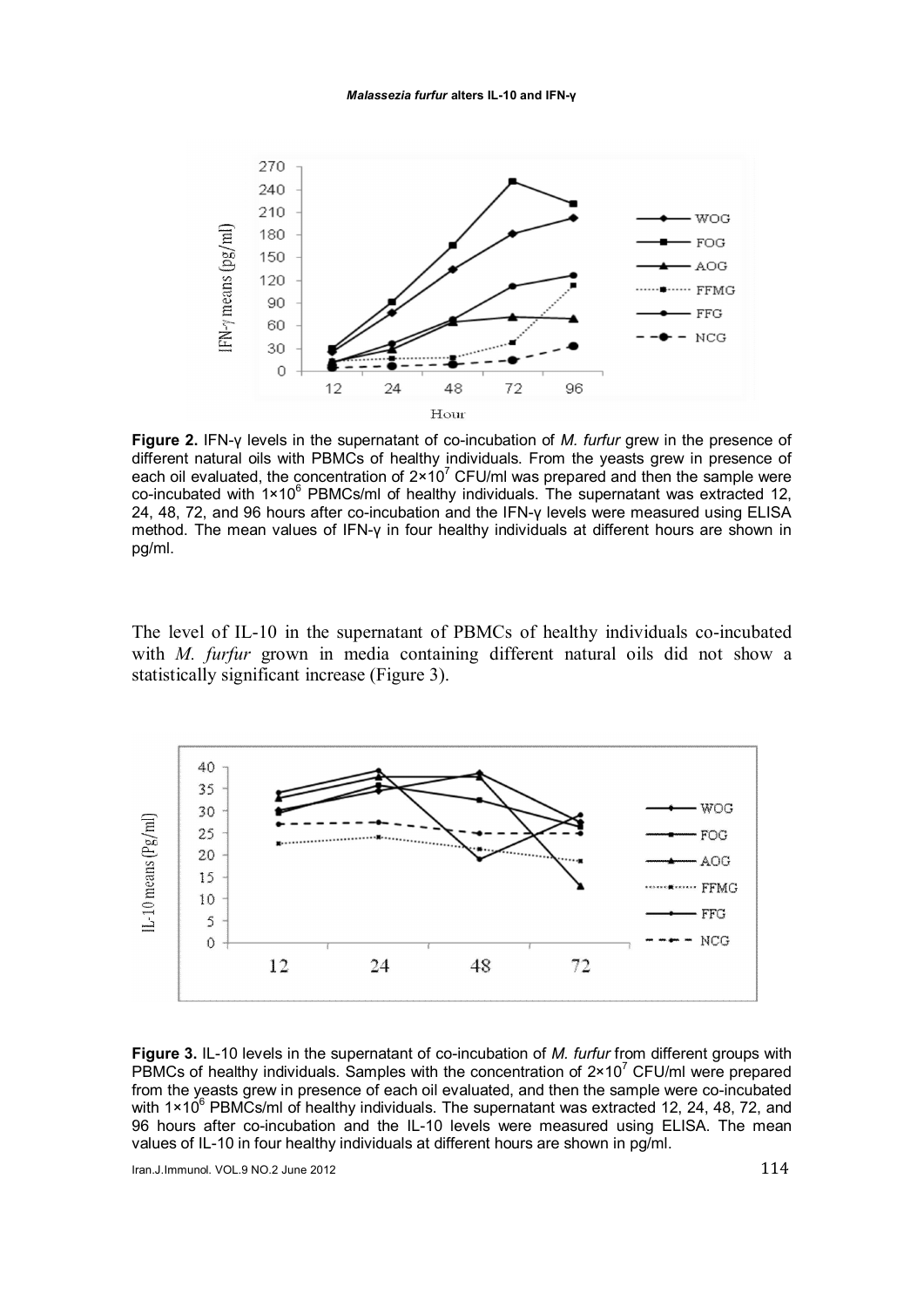#### Rezaee MA, et al

The mean level of IFN-γ in WOG in comparison with that of FFMG and AOG at 48 and 72 hours after co-incubation showed a statistically significant increase ( $p=0.02$ ). The mean level of IFN-γ in WOG compared with NCG was significantly higher at all time periods  $(p<0.05)$  (Table 1). The mean IL-10 level in the WOG compared with AOG at 72 hours, with FFMG at 24, 48, and 72 hours, with FFG at 48 hours, and with NCG at 72 hours demonstrated significant differences (Table 1).

| Group | <b>FOG</b>    |         | AOG           |         | <b>FFMG</b>       |          | <b>FFG</b> |          | <b>NCG</b> |           |
|-------|---------------|---------|---------------|---------|-------------------|----------|------------|----------|------------|-----------|
| Hours | IFN- $\gamma$ | $IL-10$ | IFN- $\gamma$ | IL-10   | IFN-γ             | IL-10    | IFN-γ      | IL-10    | IFN- $\nu$ | IL-10     |
| 12    | $p=0.4$       | $p=1$   | $p=0.2$       | $p=0.3$ | $p=0.3$           | $p=0.3$  | $p=0.3$    | $p=0.6$  | $p=0.02$   | $p=0.3$   |
| 24    | $p=0.4$       | $p=0.6$ | $p=0.3$       | $p=0.3$ | $p=0.057$         | $p=0.02$ | $p=0.2$    | $p=0.6$  | $p=0.02$   | $p=0.1$   |
| 48    | $p=0.4$       | $p=0.4$ | $p=0.3$       | $p=0.4$ | $p=0.02$ $p=0.02$ |          | $p=0.2$    | $p=0.02$ | $p=0.02$   | $p=0.057$ |
| 72    | $p=0.2$       | $p=0.6$ | $p=0.2$       | $p=0.2$ | $p=0.02$          | $p=0.02$ | $P=0.3$    | $P=0.6$  | $p=0.02$   | $p=0.02$  |
| 96    | $p=0.6$       | $p=-$   | $p=0.2$       | $p=-$   | $p=0.3$           | $p=-$    | $p=0.3$    | $p=-$    | $p=0.02$   | $p=-$     |

## Table 1. Mean levels of IFN-γ and IL-10 in co-incubation of PBMCs of healthy volunteers (Four individuals) with *M. furfur* grown in the medium containing walnut oil (WOG) compared with those of the other groups.

 $p\leq0.05$  was considered statistically significant

The mean IFN-γ levels in the culture supernatant in FOG was significantly higher than AOG at all hours of measurement, FFMG at all hours except for hour 12, FFG at hour 72, and NCG at all hours of measurement  $(p<0.05)$  (Table 2).

Mean IFN-γ levels in the AOG was higher than FFMG at all hours of measurement, FFG at hours 72 and 96, and NCG at all hours of measurement (p=0.02) (Table 3). Furthermore, the mean IL-10 levels in the AOG compared with FFMG at all hours of measurement, with FFG at hours 48 and 72, and with NCG at all hours 12, 24, and 48 showed a statistically significant difference (p=0.02) (Table 3).

Comparison of mean values of IFN-γ in the FFMG with FFG at hours 48 and 72 and with NCG at all hours of measurement, and also comparison of FFG with NCG at all hours of measurement showed a significant difference (p=0.02) (Table 3). Also, comparison of mean level of IL-10 in the FFMG with FFG at hours 48 and 72, and with NCG at hour 12, and comparison of FFG with NCG at hour 72 demonstrated a statistically significant difference (p=0.02) (Table 3).

Evaluation of IL-12P70 levels in culture supernatant in co-incubation of *M. furfur* with PBMCs of healthy individuals indicated that the increase in the level of this cytokine was not detectable in most cases. Therefore, comparison of the groups with regard to the mean levels of this cytokine was not possible.

Table 2. Mean levels of IFN-γ and IL-10 in co-incubation of PBMCs of healthy volunteers (Four individuals) with *M. furfur* grown in the medium containing fish oil (FOG) compared with those of the other groups.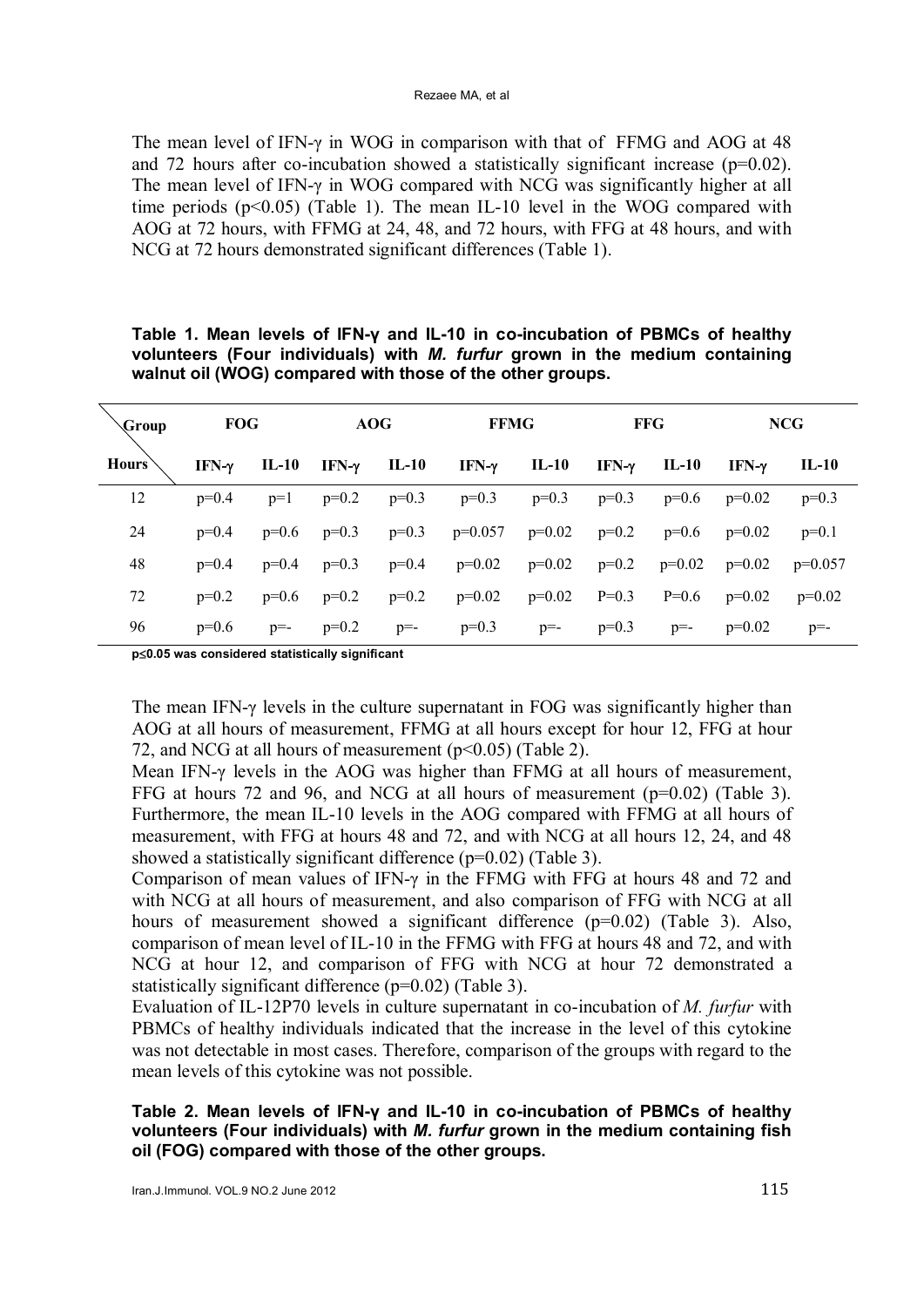| Group        | AOG           |          |                           | <b>FFMG</b>           | <b>FFG</b>                                    |         | <b>NCG</b>   |          |  |
|--------------|---------------|----------|---------------------------|-----------------------|-----------------------------------------------|---------|--------------|----------|--|
| <b>Hours</b> | IFN- $\gamma$ | IL-10    | IFN- $\gamma$             | IL-10                 | IFN- $\gamma$ IL-10                           |         | $IFN-\gamma$ | IL-10    |  |
| 12           | $p=0.02$      | $p=0.3$  | $p=0.3$                   |                       | $p=0.3$ $p=0.057$                             | $p=0.6$ | $p=0.02$     | $p=0.3$  |  |
| 24           | $p=0.02$      | $p=0.3$  |                           | $p=0.02$ $p=0.1$      | $p=0.2$                                       | $p=0.6$ | $p=0.02$     | $p=0.2$  |  |
| 48           | $p=0.021$     | $p=0.3$  |                           |                       | $p=0.02$ $p=0.02$ $p=0.057$ $p=0.02$ $p=0.02$ |         |              | $p=0.2$  |  |
| 72           | $p=0.02$      | $p=0.02$ | $p=0.02$ $p=0.1$ $p=0.02$ |                       |                                               | $p=0.4$ | $p=0.02$     | $p=0.02$ |  |
| 96           | $p=0.021$     | $p=-$    |                           | $p=0.02$ $p= p=0.057$ |                                               | $p=-$   | $p=0.02$     | $p=-$    |  |

 $p\leq0.05$  was considered statistically significant

Table 3. Mean levels of IFN-γ and IL-10 in co-incubation of PBMCs of healthy volunteers (Four individuals) with *M. furfur* grown in the medium containing almond and milk oil compared with those of the other groups.

| Groups<br>Hours | <b>AOG with FFMG</b> |               | <b>AOG</b> with FFG |               | <b>AOG</b> with NCG |               | <b>FFMG</b> with FFG |               | <b>FFMG wit NCG</b> |                  | <b>NCG with FFG</b> |               |
|-----------------|----------------------|---------------|---------------------|---------------|---------------------|---------------|----------------------|---------------|---------------------|------------------|---------------------|---------------|
|                 | $IL-10$              | IFN- $\gamma$ | $IL-10$             | IFN- $\gamma$ | $IL-10$             | IFN- $\gamma$ | $IL-10$              | IFN- $\gamma$ | $IL-10$             | IFN- $\mathbf v$ | $IL-10$             | IFN- $\gamma$ |
| 12              | $p=0.021$            | $p=0.02$      | $p=0.3$             | $p=0.3$       | $p=0.021$           | $p=0.02$      | $p=0.3$              | $p=0.3$       | $p=0.02$            | $p=0.02$         | $p=0.02$            | $p=0.3$       |
| 24              | $p=0.021$            | $p=0.02$      | $p=0.2$             | $p=0.3$       | $p=0.021$           | $p=0.02$      | $p=0.3$              | $p=0.3$       | $p=0.02$            | $p=0.3$          | $p=0.02$            | $p=0.3$       |
| 48              | $p=0.021$            | $p=0.02$      | $p=0.5$             | $p=0.02$      | $p=0.021$           | $p=0.02$      | $p=0.02$             | $p=0.02$      | $p=0.02$            | $p=0.3$          | $p=0.02$            | $p=0.3$       |
| 72              | $p=0.02$             | $p=0.02$      | $p=0.02$            | $p=0.02$      | $p=0.021$           | $p=0.4$       | $p=0.02$             | $p=0.02$      | $p=0.02$            | $p=0.057$        | $p=0.02$            | $p=0.02$      |
| 96              | $p=0.02$             | $p=-$         | $p=0.021$           | $p=-$         | $p=0.021$           | $p=-$         | $p=0.3$              | $p=-$         | $p=0.02$            | $p=-$            | $p=0.02$            | $p=$ -        |

 $p\leq0.05$  was considered statistically significant

### **DISCUSSION**

The current study evaluated the effect of *M. furfur,* grown on culture media containing different natural oils, on the response of PBMCs of healthy individuals to production of IFN-γ, IL-10, and IL-12P70 under in vitro condition for the first time. The results obtained indicate that there are some differences in the levels of cytokines induced by *M. furfur* grown on media containing different natural oils. According to these results, IFN-γ levels in the FOG at different hours of measurement were higher than those of the other groups. Furthermore, FFMG followed by AOG had the lowest levels of IFN-γ at different time intervals. In general, the level of IFN-γ in groups grown on media containing natural oils was higher than those grown on NCG. Moreover, the highest levels of IFN-γ in different groups were observed 72 hours after the co-incubation of PBMCs with *M. furfur*. With regard to IL-10 levels, the highest levels were observed in

Iran.J.Immunol. VOL.9 NO.2 June 2012  $116$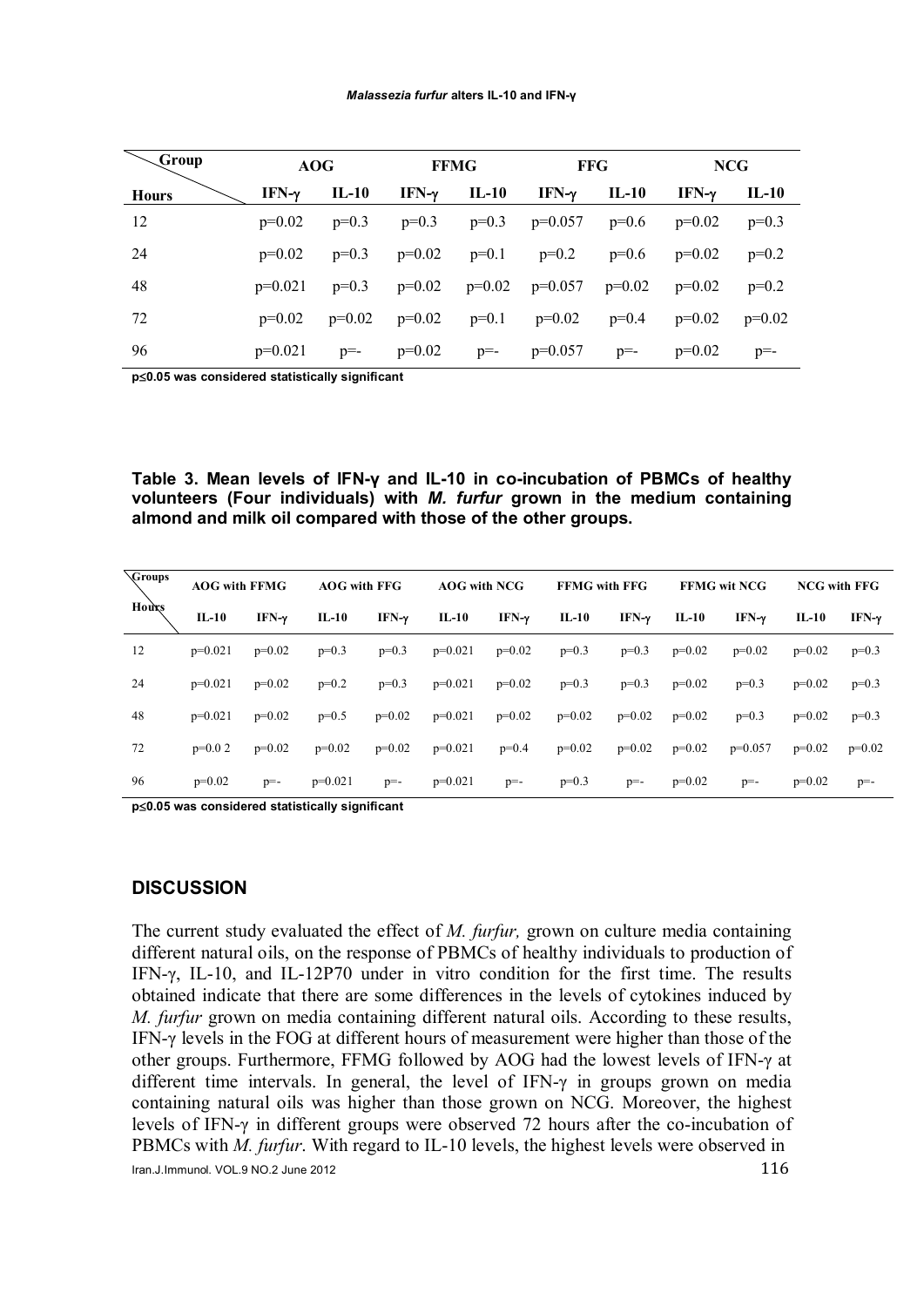FFG, WOG, and AOG, and the lowest levels were observed in FFMG. It can be stated that the highest levels of IL-10 production were observed almost 24 hours after the coincubation of the yeast with PBMCs. Furthermore, it should be mentioned that the growth of *M. furfur* after adding different oils to the LNA culture medium led to some differences in the yeast growth quality and quantity, including the time of appearance of the first colonies, and the size and the number of colonies. *Malassezia* directly obtains the lipids required for the synthesis of its cell wall from the culture media and is not able to synthesize these lipids (21,22). Thus, it seems that the yeasts that grew in the presence of various forms of lipids, present different types of lipids in their cell wall. This consequently may lead to some changes in the antigenic profile of the organism. In the study carried out by Kesavan et al., the effect of lipid cell wall of *Malassezia* in modulating the immune response was evaluated in vitro. According to their results, the yeasts with a lipid cell wall in comparison with the yeasts without a lipid cell wall caused a decrease in the production of pro-inflammatory cytokines during co-incubation with PBMCs under in vitro conditions. In this respect, it was observed that PBMCs produced lower amounts of IL-6, TNF- $\alpha$ , and IL-1 $\beta$ , when co-incubated with *Malassezia* that had its wall removed. In general, the Kesavan et al. Study demonstrated that lipids present in *Malassezia* cell wall can modulate the immune response (14). Consistently, the results obtained in the current study showed that the IFN-γ and IL-10 levels in groups with different oils did not have a significant difference with those from FFG at different hours. Moreover, it was observed that the levels of IFN-γ and IL-10 at different hours in groups exposed to PHA mitogen and LPS were significantly higher than those in other groups of the study. Furthermore, the lowest level of IFN-γ was observed in the AOG, 96 hours after co-incubation. The difference observed in the level of this cytokine compared with other groups that contained oils in their culture media probably shows that the type of oil used by *M. furfur* can influence the immune system response and finally leads to stimulation or modulation of the response. In another study conducted by Savolainen, the cytokine response of PBMCs in atopic dermatitis patients exposed to *Pityrosporum ovale* and *Candida albicans* were evaluated. Their results indicated that *Pityrosporum ovale* caused the stimulation of PBMC proliferation. Moreover, stimulation of IFN-γ and IL-4 production by *Pityrosporum ovale* in atopic dermatitis patients was higher than in patients infected with *Candida albicans*. It was concluded that the cellular immunity response plays an important role in the defense against *Pityrosporum ovale* in atopic dermatitis patients (23).

In the current study, there was a statistically significant differencein the level of IFN-γ between the yeast groups and NCG, which indicates the stimulation of IFN-γ production by *Malassezia*. Previous studies have shown that IFN-γ is an important factor in the stimulation of cellular immunity. In this study, it was observed that the groups with different types of natural oils acted differently with regard to stimulation of IFN-γ production, showing the effect of different lipids in the type of cellular immunity response. In the study carried out by Valli et al., the cytokine response of PBMCs from healthy dogs in exposure to *Malassezia* and other factors were investigated. According to their results, the IFN-γ level increased 4, 24, and 48 hours after culture. Moreover, they evaluated the level of IL-10, as a cytokine involved in Th2 response, and a decrease in IL-10 level was observed by 4, 24, and 48 hours after culture (24). We also observed that IFN-γ levels in different groups increased by 12, 24, 48, 72, and even 96 hours after co-incubation. However, contrary to what was reported by Valli et al., the IL-10 level increased by 12 and 24 hours after co-incubation, and diminished at 48 and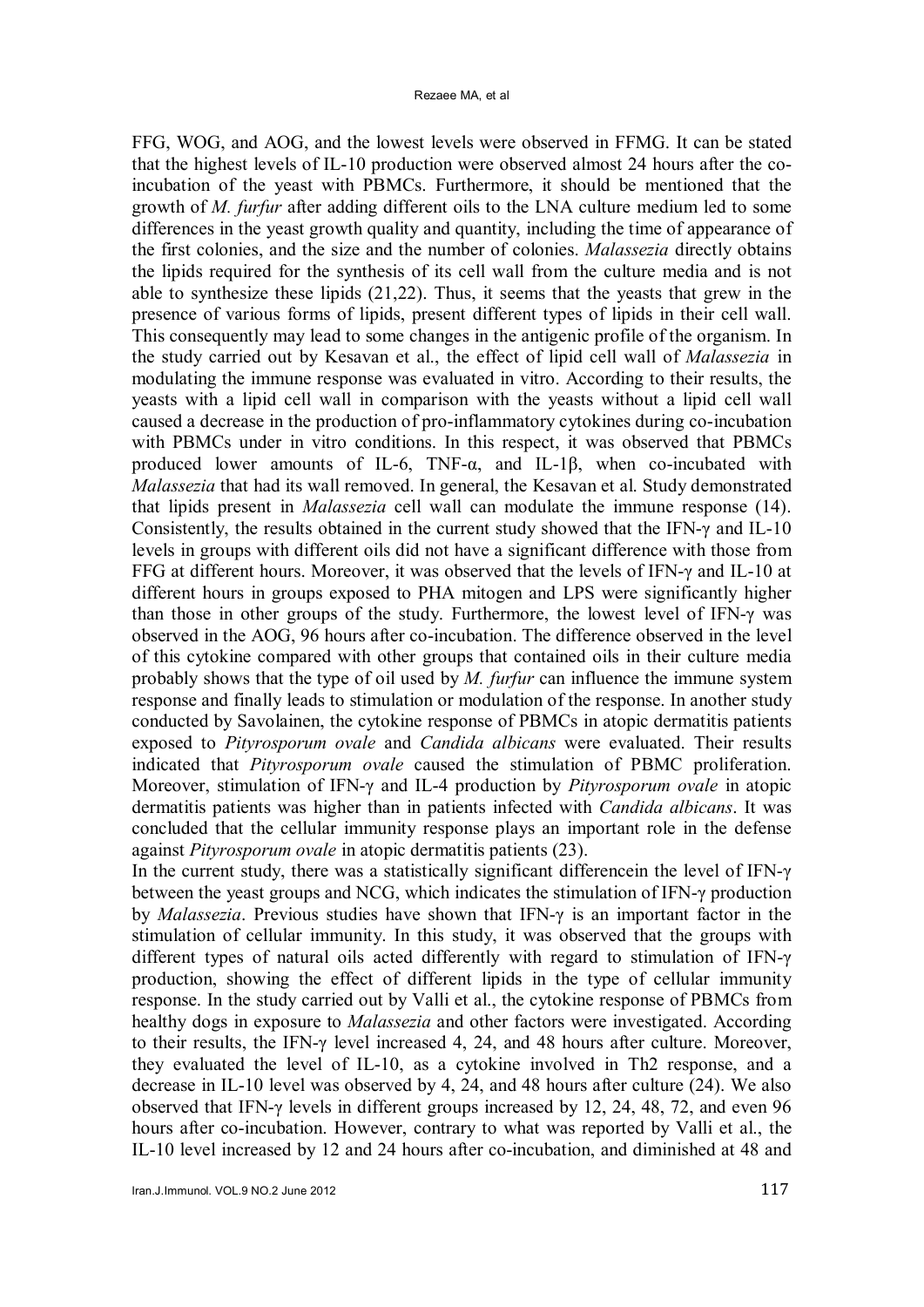72 hours after co- incubation. To explain the observation, it can probably be stated that during the response of the immune system to an infectious factor, the levels of various cytokines increase, and then depending on the pathogen and its antigens, the levels of more specific antigens increase and certain cytokines will diminish. In 2001, Watanabe carried out a study to evaluate the effect of *Malassezia* species on cytokine production by human keratinocytes. It was reported that after co-incubation of different strains of *Malassezia*, the levels of IL-6, IL-8, and TNF-α increased from 1 to 24 hours after coincubation, while *M. furfur* strain caused the least increase in the levels of these cytokines. These results demonstrate the immunomodulatory effect of *M. furfur* (11). Compared with the study in which different strains of *Malassezia* were used, in the current study we used one strain, which was grown on culture media containing different types of natural oils. In the current study, various yeast groups had different potentials in stimulating the production of IFN-γ and IL-10. In a study carried out by Kanda et al., the effect of *M. furfur* co-incubation with PBMCs from psoriasis and atopic dermatitis patients and healthy individuals in stimulating the cytokine profile of Th1 and Th2 pathways was investigated (25). According to their results, *M. furfur* stimulates production of IL-4 and increases the cytokine level in atopic dermatitis patients. Moreover, co-incubation of PBMCs from psoriasis patients with *M. furfur* led to an increase in the level of IFN-γ. It was also demonstrated that the IFN-γ level did not significantly increase in co-incubation of PBMCs from healthy individuals with the yeast.

Our results showed that the type of oil added to the culture medium of *Malassezia furfur* led to a change in the cytokine response. It seems that the growth of *Malassezia furfur* in culture media containing various natural oils can alter antigenic profile and these variations cause an elevation in the levels of IFN-γ and IL-10 during co-incubation of this yeast with PBMCs in the first 24 hours. The level of IL-12P70 did not change by such a co-incubation. Since the types of oils used in this study are highly consumed in general, further investigation on the effect of diet on the immune response to infections could be of prime importance.

### ACKNOWLEDGMENTS

The study was scientifically and financially supported by the Department of Immunology, faculty of medicine, Kurdistan University of Medical Sciences, Sanandaj, Iran. The author wishes to acknowledge their kind support.

### **REFERENCES**

- 1 Mendez-Tovar LJ. Pathogenesis of dermatophytosis and tinea versicolor. Clin Dermatol. 2010; 28:185-9.
- 2 Ashbee HR. Update on the genus *Malassezia*. Med Mycol. 2007; 45: 287-303.
- 3 Hort W, Mayser P. Malassezia virulence determinants. Curr Opin Infect Dis. 2011; 24:100-5.
- 4 Ashbee HR, Evans EG. Immunology of diseases associated with *Malassezia* species. Clin Microbiol Rev. 2002; 15:21-57.
- 5 Thomas DS, Ingham E, Bojar RA, Holland KT. In vitro modulation of human keratinocyte pro- and antiinflammatory cytokine production by the capsule of *Malassezia* species. FEMS Immunol Med Microbiol. 2008; 54:203-14.
- 6 Marcon MJ, Powell DA. Human infections due to Malassezia spp. Clin Microbiol Rev. 1992; 5:101-19.
- 7 Thoma W, Krämer HJ, Mayser P. Pityriasis versicolor alba. J Eur Acad Dermatol Venereol. 2005; 19:147-52.